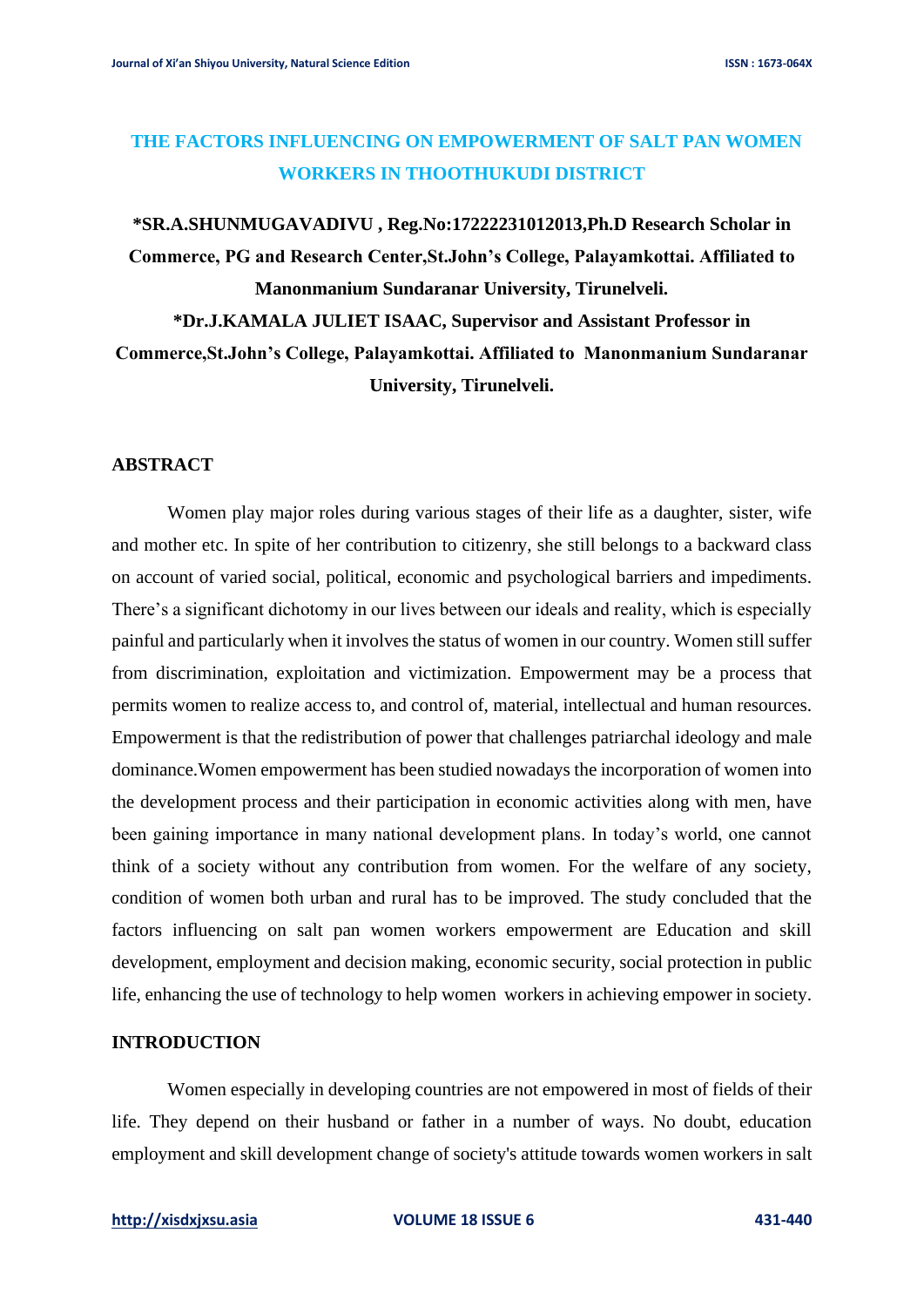pan is best tool to empower in the society. Decision making power regarding household, economic, healthcare and women participation in political and social activities can also play positive role to promote awareness to empower women in society. This paper aims to evaluate the factors influencing women's workers in salt pan empowerment in Thoothukudi district. This study reveals that majority of the married women can jointly make decision about their household and economic segment, health care, the participation in political and social activities with the help of Government. This paper also shows that urban respondents are relatively more empowered than their rural counterparts .The women who are currently working in salt pan have more freedom to make decision over their personal, social and political life than the women who are not currently working. This paper recognizes that there is a strong relationship between decision making power and women empowerment among salt pan women workers .

## **LITERATURE REVIEW**

**1.**Empowerment is an ongoing and dynamic process, which enhances women's abilities to change the structures and ideologies that keep them subordinate. The empowerment process may be broken down in to three dimensions, economic, social and political, which reinforce each other. While the economic aspects would include increasing women's access to and command over tangible and intangible resources, such as wealth, property, employment, knowledge and information, social aspect would include changing the existing discriminatory ideology and culture, which determine the environment for women's existence. Finally, political process must increase women's presence and influence in the power structure (Meena Acharya, et al, (2005)

2. A study reported that micro credit is contributing to some extent in generating economic activities and participation in family decision making of the rural women and also stated that micro credit program in Bangladesh is developing gender awareness among the women. This study was conceptualized considering three important dimensions of women's empowerment that identifies five principles in which empowerment are achieved including welfare, access equality, awareness raising, participation and control. The results of the study reported that micro credit is contributing to some extent in generating economic activities and participation in family decision making of the rural women.

3..Empowering Women with Micro Finance: Evidence from Bangladesh examined the effects of men's and women's participation in group based micro credit programs on various indicators of women's empowerment . The results are consistent with the view that women's participation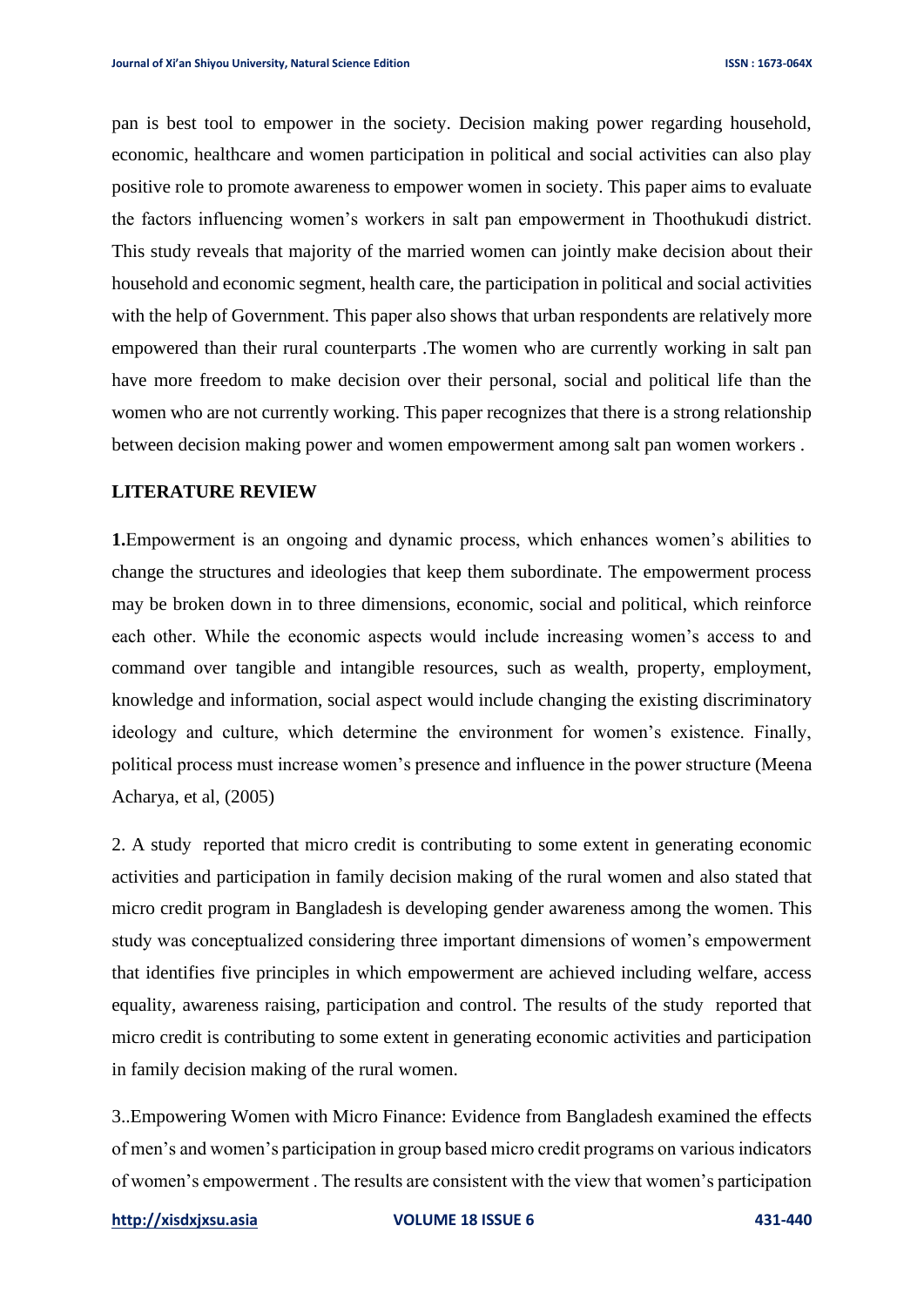in micro credit program helps to increase women's empowerment. Credit programs lead to women taking a greater role in household decision making, having greater access to financial and economic resources, having greater social networks, having greater bargaining power than their husbands, and having greater freedom of mobility. According to Makombe, Temba and Kihombothere is an improvement in gender relations and poverty alleviation and there is increased women involvement in decision making, control over household resources and freedom to use their time .

## **OJECTIVES**

- 1. To study the nature of work performance of the salt pan women workers .
- 2. To identify the factors influencing the empowerment of women salt pan workers.

# **RESEARCH METHODOLOGY**

The study is descriptive in nature based on both primary and secondary data. The sample consists of 381 women respondents which includes working women in salt pan and self-employed. The data was collected using a interview scheduled and analysis was done using SPSS statistics tools.

### **Sample Size**

Out of 400 salt pan women workers , 381 samples were collected for this study.

#### **Sampling Technique**

Convenient technique is used for collecting primary data.

#### **Statistical Tools**

The statistical tools used like Garrett Ranking ,Factor Analysis and ANOVA test.

## **1.1 Ranking the motivating factors to join at work. Garrett's Ranking Technique**

## **Garrett's Ranking Technique**

Calculate percent position =  $100 (R<sub>ii</sub> - 0.5)N<sub>i</sub>$ 

 $R_{ij} = 1^{st}$ ,  $2^{nd}$ ,  $3^{rd}$ ,  $4^{th}$ ,  $5^{th}$ ,  $6^{th}$ ,  $7^{th}$ ,  $8^{th}$  and  $9^{th}$  Ranks

 $N_i$  = Total rank given by 381 respondents = 10

# **Table 1.1**

## **Ranking the motivating factors to join at work**

| Sl. No | <b>Purposes</b> | <b>Total score</b> | <b>Mean score</b> | <b>Rank</b> |
|--------|-----------------|--------------------|-------------------|-------------|
|        | Time passing    | 30597              | 43.71             |             |
|        | Unemployment    | 34527              | 49.32             |             |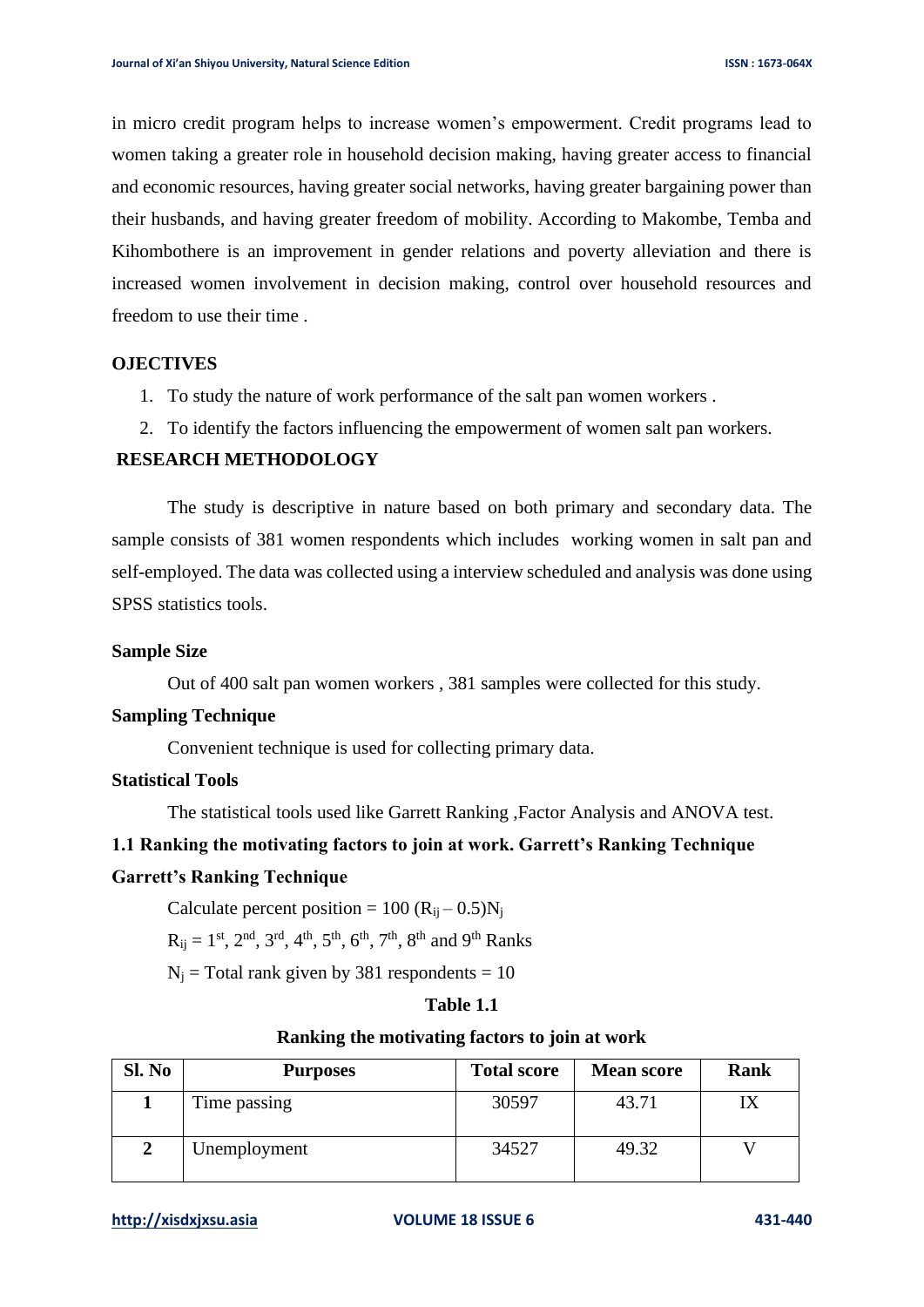| $3^{\circ}$             | $Self$ – employment      | 38430 | 54.90 |              |
|-------------------------|--------------------------|-------|-------|--------------|
| $\overline{\mathbf{4}}$ | Poverty                  | 38160 | 54.51 | $\mathbf{I}$ |
| 5 <sup>5</sup>          | To educate children      | 37123 | 53.03 | IV           |
| 6                       | To support family        | 37750 | 53.93 | III          |
| $\overline{7}$          | To get additional income | 32515 | 46.45 | VII          |
| 8                       | Through friends          | 34327 | 49.04 | VI           |
| 9                       | Any other                | 31571 | 45.10 | <b>VIII</b>  |

As per Table 1.1, it is clear that the sample respondents have ranked as Self – employment is a first, Poverty has been second, Support family has been third, To educate children has been fourth, Unemployment has been fifth, , Through friends has been sixth,To get additional income has been seventh, Through friends has been Eight and Time passing has been Ninth.

Factor analysis was used, using the principal component analysis method in SPSS. This is an index used to evaluate the appropriateness of factor analysis in the study. The usual method for rotation is Varimax rotation. The idea here is that the interpretability of a factor can be measured by the variance of the square of its factor loadings.

It is necessary that the scale constructed and the components extracted should be able to explain the variance in the data. To analyse this variance, we have to calculate eigen values, which will explain the variance among the factors. A low eigen value contributes very little to the explanation of variance in the set of variables being analyzed. The sum of eigen values, as expected, is equal to the number of variables being analyzed. There are 12 variables that can be extracted. But only those factors can be extracted which have more than one. By retaining only the variables with eigen value greater than one, we can infer that 42.96 per cent of variance is explained by factor one, 23.773 per cent of variance is explained by factor two, 15.054 per cent of variance is explained by factor 3 and 11.087 per cent of variance is explained by factor 4.

Extraction sum of squared loading is also used for analysis impact of emotional intelligence. Table 1.2 indicates that of the total 92.882 per cent variance, all are not uniformly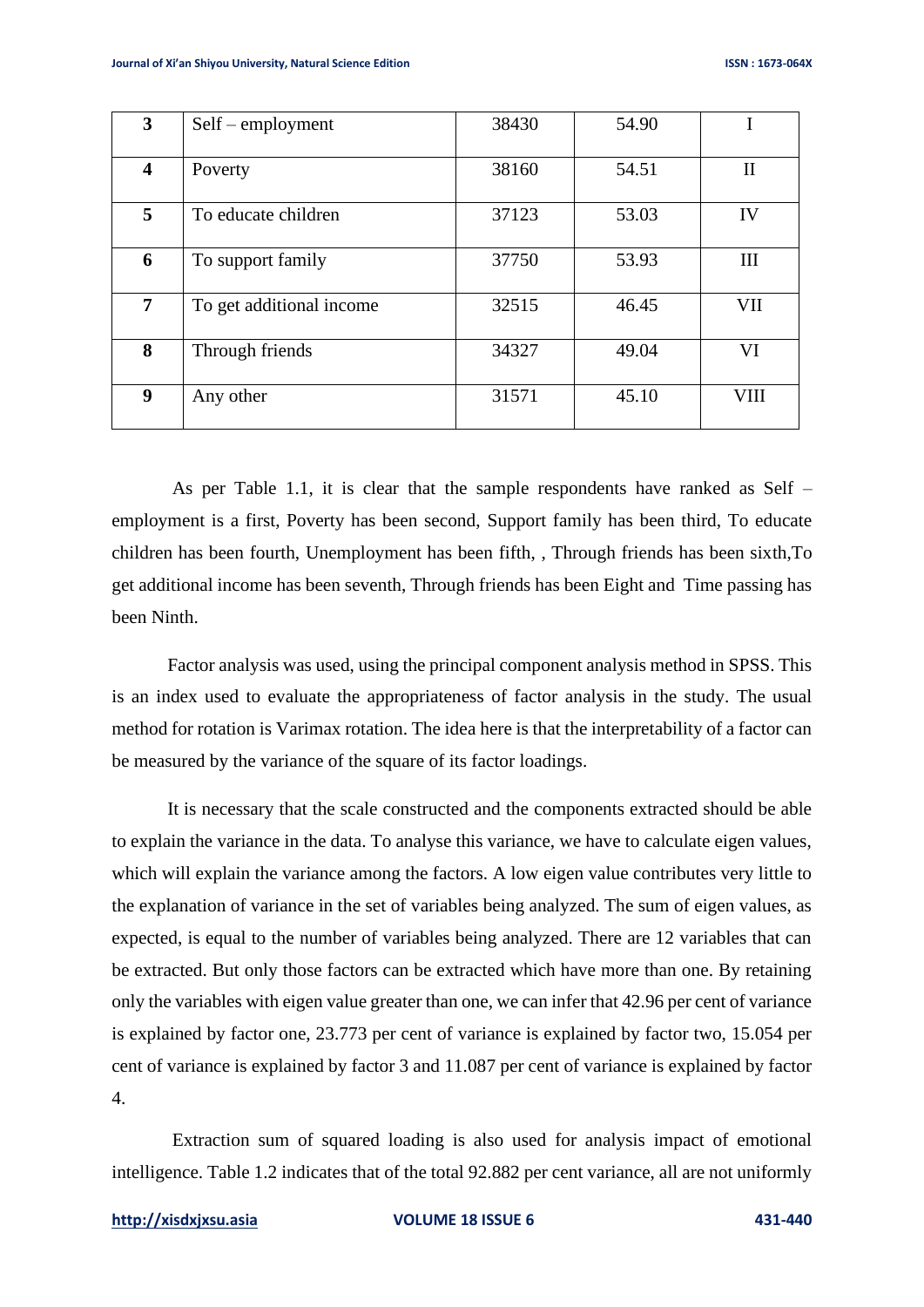distributed across all the factors, since it is evident that the first component itself accounts for 7.118 per cent variance.

Principal component analysis is a multivariate technique for identifying the linear components of set of variances. The six factors extracted together account for 92.882 per cent (under rotation sum of squared loadings) of the total variance. This is pretty good because it is able to economies on the number of variables (from 12, it has been reduced to 4 underlying factors), while only about 7.118 has been lost (92.882 per cent is retained by four factors extracted out of 12 variables). This percentage can be disregarded. The initial eigen values, extracting sums of squared loadings and rotation sums of squared loadings are given in Table 1.2.

# Table 1.2

|                | <b>Initial Eigenvalues</b> |          |            | <b>Rotation Sums of Squared Loadings</b> |          |            |
|----------------|----------------------------|----------|------------|------------------------------------------|----------|------------|
|                |                            | $%$ of   | Cumulative |                                          | $%$ of   | Cumulative |
| Component      | Total                      | Variance | $\%$       | Total                                    | Variance | $\%$       |
|                | 5.156                      | 42.968   | 42.968     | 5.156                                    | 42.968   | 42.968     |
| $\overline{2}$ | 2.853                      | 23.773   | 66.740     | 2.853                                    | 23.773   | 66.740     |
| 3              | 1.806                      | 15.054   | 81.794     | 1.806                                    | 15.054   | 81.794     |
| 4              | 1.330                      | 11.087   | 92.882     | 1.330                                    | 11.087   | 92.882     |
|                |                            |          |            |                                          |          |            |

**Total Variance Explained**

Extraction Method: Principal Component Analysis.

## Table 1.3

#### Component Matrix Analysis

| <b>Component Matrix<sup>a</sup></b> |           |         |         |         |
|-------------------------------------|-----------|---------|---------|---------|
|                                     | Component |         |         |         |
|                                     |           | 2       | 3       | 4       |
| Government support                  | .943      | $-139$  | $-.039$ | $-.261$ |
| Trade Union support                 | .938      | $-165$  | .157    | .250    |
| More market<br>accessibility        | .868      | $-.385$ | $-.245$ | .183    |
| Good trade practices                | .836      | .025    | .345    | $-.417$ |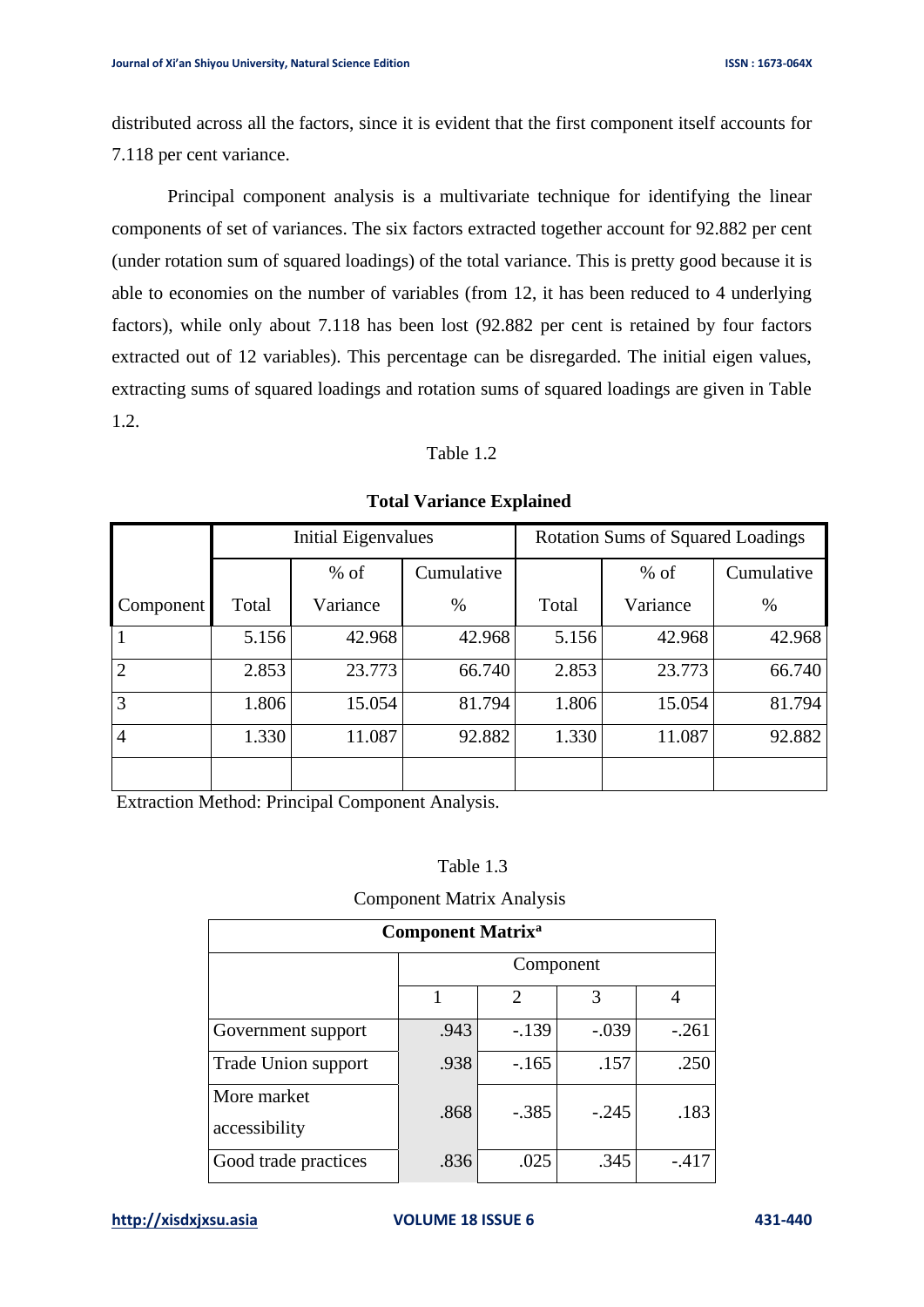| Introduction of<br>technology and tools          | $-.778$ | .503     | $-.271$ | .259     |
|--------------------------------------------------|---------|----------|---------|----------|
| More Insurance<br>coverage                       | .410    | $-0.791$ | .312    | $-0.016$ |
| Financial support                                | .565    | .786     | $-.110$ | $-.131$  |
| <b>Improved Infrastructure</b><br>facilities     | $-.195$ | .703     | .594    | .184     |
| <b>Welfare measures</b><br>support               | $-.521$ | $-.608$  | .477    | .270     |
| Increase the price of the<br>salt rate           | $-.038$ | .294     | .885    | $-.251$  |
| <b>Training on Value</b><br>Added product        | .524    | .422     | .089    | .621     |
| Govt Export guidance                             | .506    | $-.181$  | .216    | .595     |
| Extraction Method: Principal Component Analysis. |         |          |         |          |
| a. 4 components extracted.                       |         |          |         |          |

Table 1.3 exhibits the rotated factor loading for 12 statements (factor) of the factors considered during analysis. It is clear from the table that all the 12 statements had been extracted into four factors, namely, F1, F2, F3, and F4. These new factors were identified with new names comprehensively to designate the Empowerment of salt pan women workers in Thoothukudi District.

The first factor is designed as **"accessibility"** on the basis of the loaded variables. Five variables in this category are important with high factor loading. It indicates that among the various area to be concentrate to empower the women, such as 'Government support (.943), Trade Union support (.938), more market accessibility (.868), Good trade practices (.836) and Introduction of technology and tools (.778). Thus, Government support and Trade Union support are identified as an important area to concentrate by women to empower their life.

The second factor is designed as **"Financial growth"** on the basis of the loaded variables. Four variables in this category are important with high factor loading. More Insurance coverage (.791), it indicates that among the various Factors considered, Financial support (.786), Improved Infrastructure facilities (.703) and Welfare measures support (.608)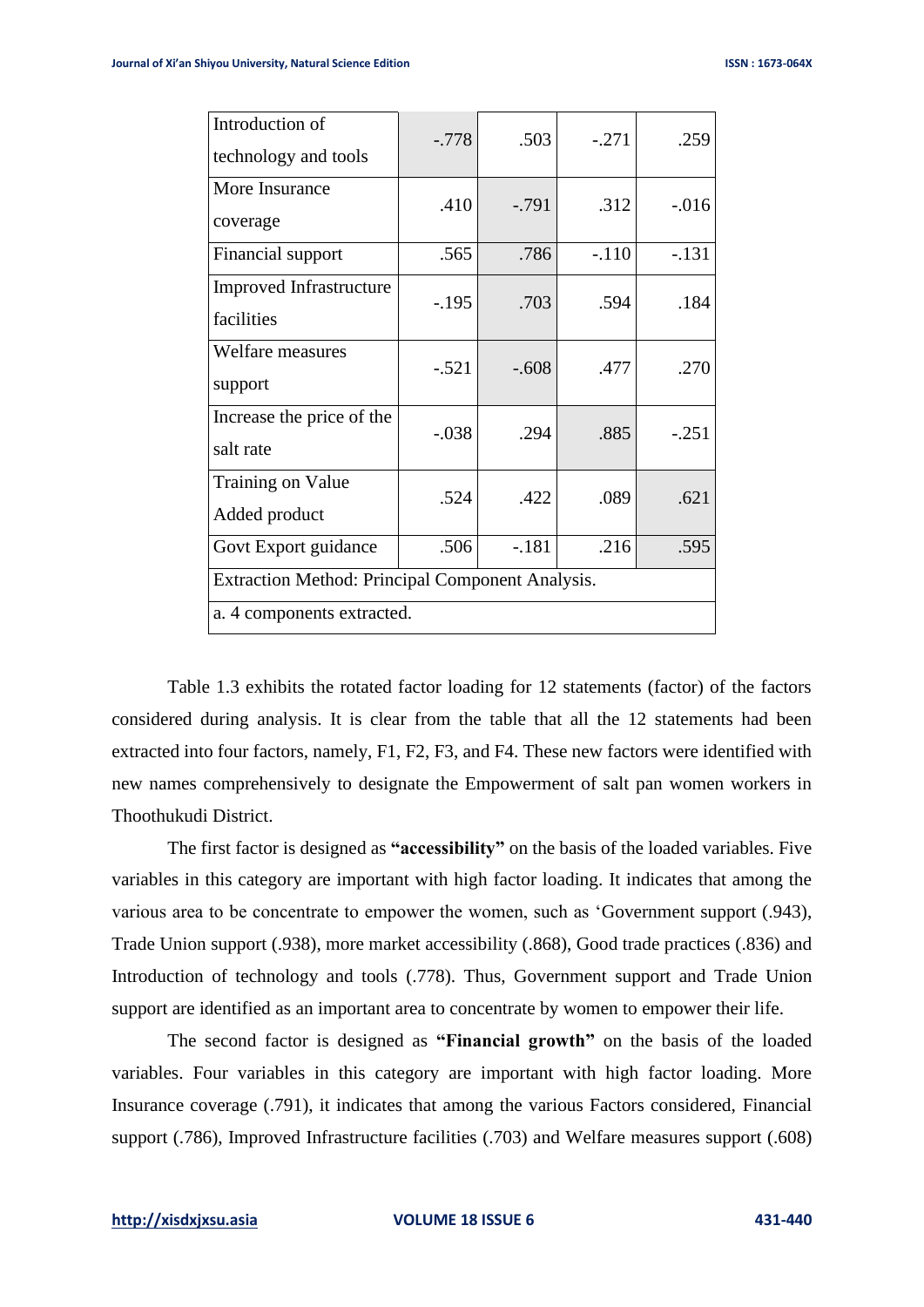Thus, Insurance coverage as important Factors considered major area to be concentrate on **Financial growth** related issues.

The third factor is designed as **"clarity"** on the basis of the loaded variables. Only one variable in this category is important with high factor loading. It indicates that among the various Factors considered on Increase the price of the salt rate, which have the loading value of .885.

The fourth factor is designed as **"Skill"** on the basis of the loaded variables. Two variables in this category are important with high factor loading. It indicates that among the various Factors, Training on Value Added product (.621) and Govt. Export guidance (595) as an important Factors considered for empowering salt pan women worker in Thoothukudi.

Table 1.4 presents the overall highest factor loadings for factors considered during purchasing the products for retail.

### Table 1.4

# **VARIABLES WITH THE HIGHEST FACTOR LOADINGS FOR FACTORS**

| Factors        |                         | Selected Statements (Variables)     | Factor  |
|----------------|-------------------------|-------------------------------------|---------|
|                |                         |                                     | loading |
| F1             | <b>Accessibility</b>    | Government support                  | .943    |
| F2             | <b>Financial growth</b> | More Insurance coverage             | .791    |
| F3             | <b>Clarity</b>          | Increase the price of the salt rate | .885    |
| F <sub>4</sub> | <b>Skill</b>            | Training on Value Added product     | .621    |

It is clearly evident from Table 1.4 that the statements, 'Government support (.943), More Insurance coverage (.791), Increase the price of the salt rate (.885) and Training on Value Added product (.621) are the statements with highest factor loading under the dimensions namely, **accessibility (F1), Financial growth (F2), clarity (F3) and Skill (F4)**. Hence, it is concluded that these are the identified as a major factors to be concentrated for women worker empowerment.

# **FACTORS INFLUENCING ON WOMEN EMPOWERMENT**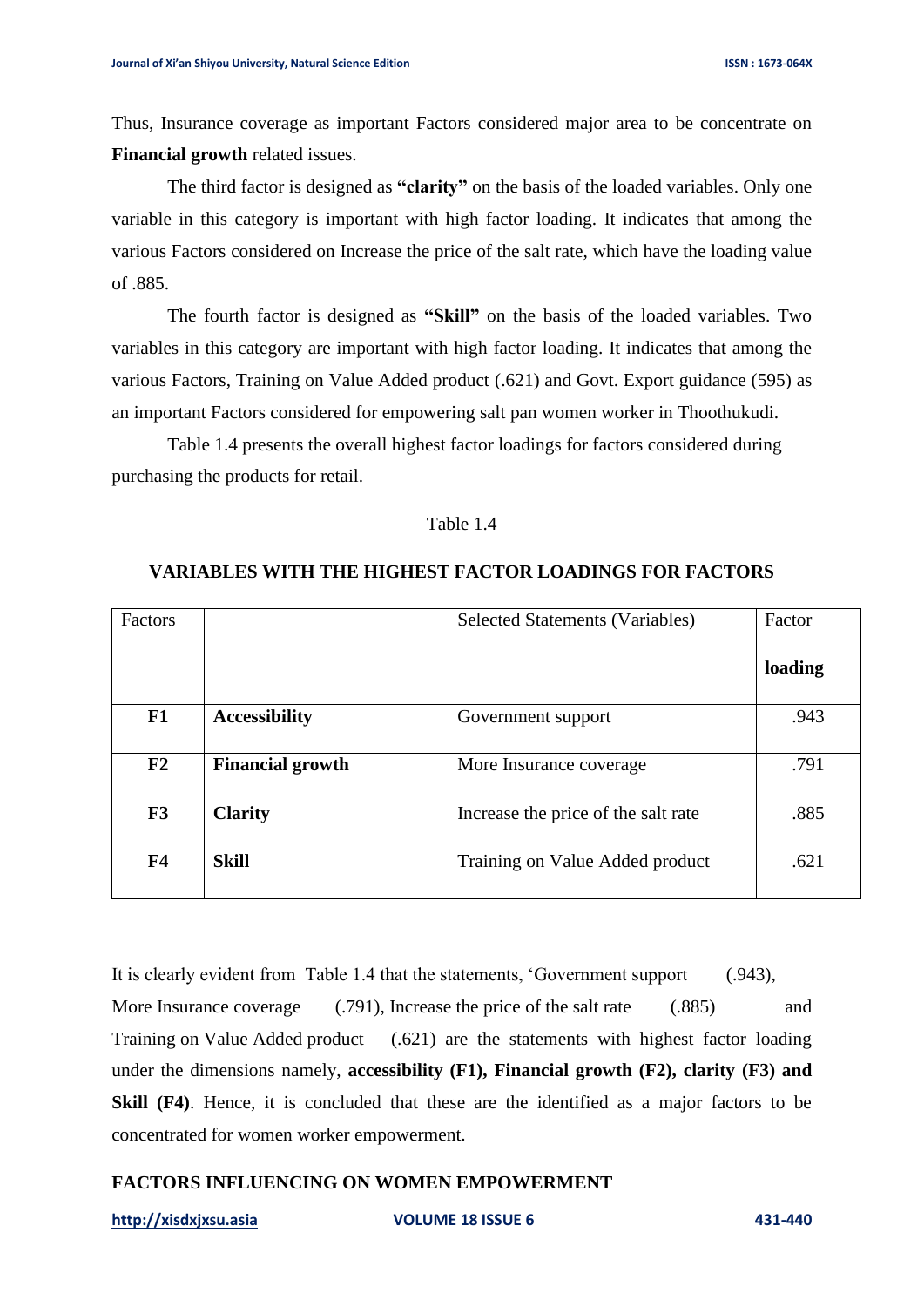Empowerment of women refers to decision making power in social, economic and political sphere of life. Empowerment of women is very much essential to achieve sustainable development. It is prerequisite to gender equality and development. Women's position in the household determines women's autonomy in the family and in the society. The success of any strategy of women workers empowerment depends upon level of education, hard work, Social custom, Collective strategies beyond microcredit to extend the endowments of the poor women workers enhance their exchange outcomes in relation to their family, markets, state and community .Women can be made self-confident and self-reliant through women empowerment.

The main reason behind empowering women is to increase their control over the decisions that affect their lives both within and outside the household. Women should be encouraged to bring their vision and leadership, knowledge and skills, views and aspirations into the development agendas for the grass-roots to international levels and also women should be assisted in conflict situations and their participation in peace process supported.The present study was therefore undertaken to analyze the factors influenced the indicators of women workers empowerment in Thoothukudi. This study is helpful to understand the factors influencing the decision making power of women in the country. This study is also helpful to evaluate role of women in society and policy making, writers and government can get guidelines to analyze their efforts to improve society by promoting the concept of gender equality and women empowerment. They can improve their efforts in the light of results of this study. The study is most important for educationists to consider their role to promote concept of women empowerment through Government salaries.

## **FACTORS CONTRIBUTING TO WOMEN EMPOWERMENT**

There's a significant dichotomy in our lives between our ideals and reality, which is especially painful and particularly when it involves the status of women in our country. Women still suffer from discrimination, exploitation and victimization. Empowerment may be a process that permits women workers in salt pan to realize access to, and control of, material, intellectual and human resources. Empowerment may be defined as a process during which people acquire social, economic and political capability to liberate themselves from injustices in society.

Women empowerment refers to the process of empowering women (Naila, 2005). It means accepting and allowing women who are on the outside of decision-making process into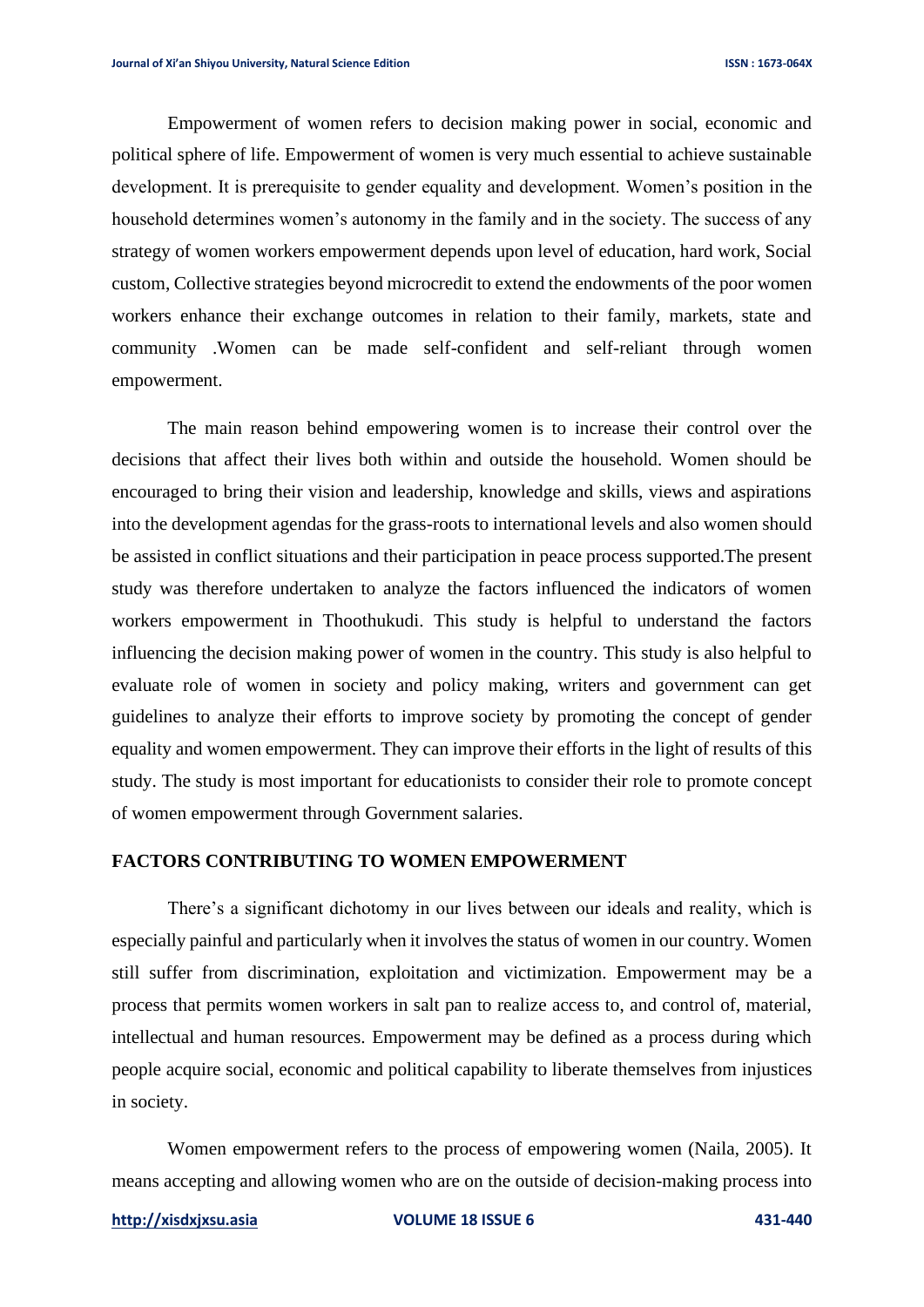it gives power to individuals over their own lives, society and in community. The action of raising the status of women through education, raising awareness, literacy and training is what comes in women empowerment. Women's empowerment is all about equipping allowing women to make life determining decisions through the different problems in society (Bayeh, 2016). Salt pan women workers can be made self-confident and self-reliant through women empowerment. Women should be encouraged to bring their vision and leadership, knowledge and skills, views and aspirations into the development agendas for the grass-roots to international levels and also women should be assisted in conflict situations and their participation in peace process supported (Rajmohan.K, 2011). In the role of Self-Help Groups in empowering rural women in Kerala, the author identified that SHGs can be used as a powerful tool for alleviating rural poverty through rural women empowerment. The study was mainly intended to critically evaluate the nature and extent of impact of participation in SHGs on rural women. In her study on self-help group: an effective approach to salt pan women workers empowerment in Thoothukudi.

#### **CONCLUSION**

When the salt pan women workers is empowered not only through education plays an important role in empowering women but also increase of wages helps to have an economic development with career opportunities. Women having rights are more confident, have better standard of living which makes own decisions. Women empowerment reduces poverty from the society . Women should have access to all resources and credit. Hence through this study an attempt is made to identify the factors which contribute to develop salt pan women workers.So in this situation the change of attitude of women and men is very important to empower women by giving decision making power regarding household, economic, healthcare and women participation in political and social activities to them. The workshop and training programs and microfinance programs will bring women and men together to discuss responsibilities and decision making regarding political and social activities. If only the attitude of society towards women is being changed then salt pan women workers could be empowered

### **REFERENCES**

1. Backhams, M. C., "Does increased gender equality lead to convergence of health outcomes for men and women? ", A study of Swedish Municipalities. Swedish National Institute of Public Health. Social Science and Medicine, May; 64(9), (2007), 903-1892.